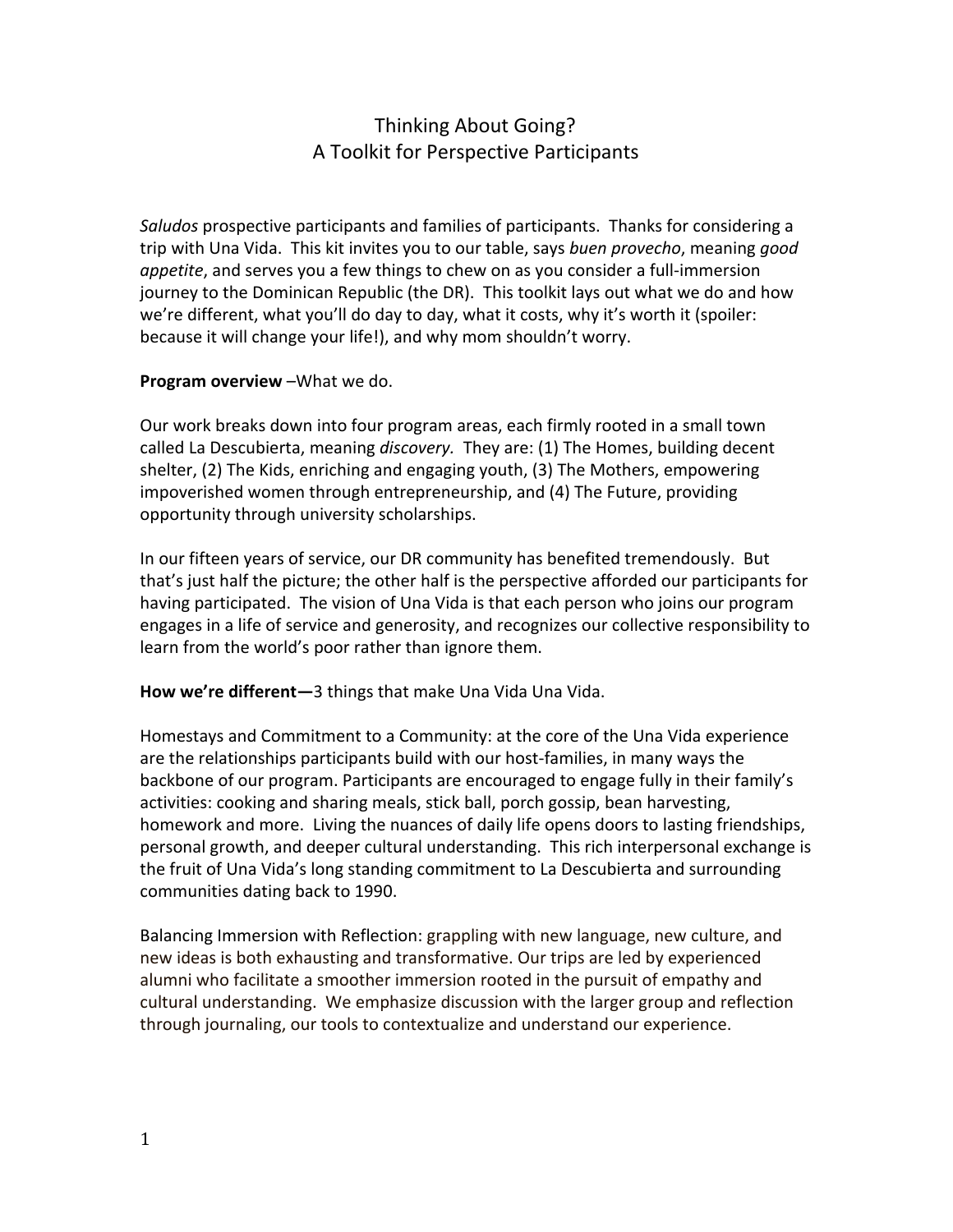Post Trip Follow-up: emerging from full immersion is often more shocking than the immersion itself. Some of Una Vida's most important work is mentoring and supporting participants as they return home, readjust to life in the United States, and put into action lessons learned in the DR. Una Vida staff is committed to supporting participants through their post-trip journey.

### Safety –why not to worry.

It's common for volunteers and their families to feel anxiety about traveling to a developing country for the first time. Here are three reasons not to worry.

(a) The staff. Una Vida has been leading successful trips to the DR for 16 years. The small staff is comprised of passionate professionals well-versed in the do's and dont's of Dominican travel.

(b) Our beloved host-families. Our host families are beautiful people that grace our program with incredible hospitality. Veterans of host-hood, they know all about food allergies and preferences, sanitation, and clean water. They will show you photos of former participants—their extended family—with great pride, and you will become one of them.

(c) Good preparation. Una Vida emphasizes the importance of preparation, emotionally and physically. The next Toolkit—"Planning you trip"—contains golden nuggets of information (check lists, blurbs on Dominican culture, even a reading list) to help you pack your bag, know what to expect, and feel ready.

## Prices and Itineraries—what a typical trip looks like.

Prices vary depending on the theme and length of your trip. Many participants fundraise the entire cost of their trip through tax-deductible donations from family, friends, and local businesses. For fundraising resources, open the next toolkit: "Planning your trip" and scroll down to "Fundraising Resources." Another note: if you, the organizer, bring together ten people for a trip, you pay airfare, we'll cover the rest!

The cost includes everything except airfare and spending money. And by everything we mean travel insurance, all transportation expenses in country, meals and accommodations in country, supplies needed to build within the community of La Descubierta, Dominican and Haitian contractors and laborers, and excursions.

Una Vida shapes each trip according to each group's vision. Most trips are between one and two weeks long. Here is a sample itinerary:

Day 1 – Depart for Santo Domingo, Dominican Republic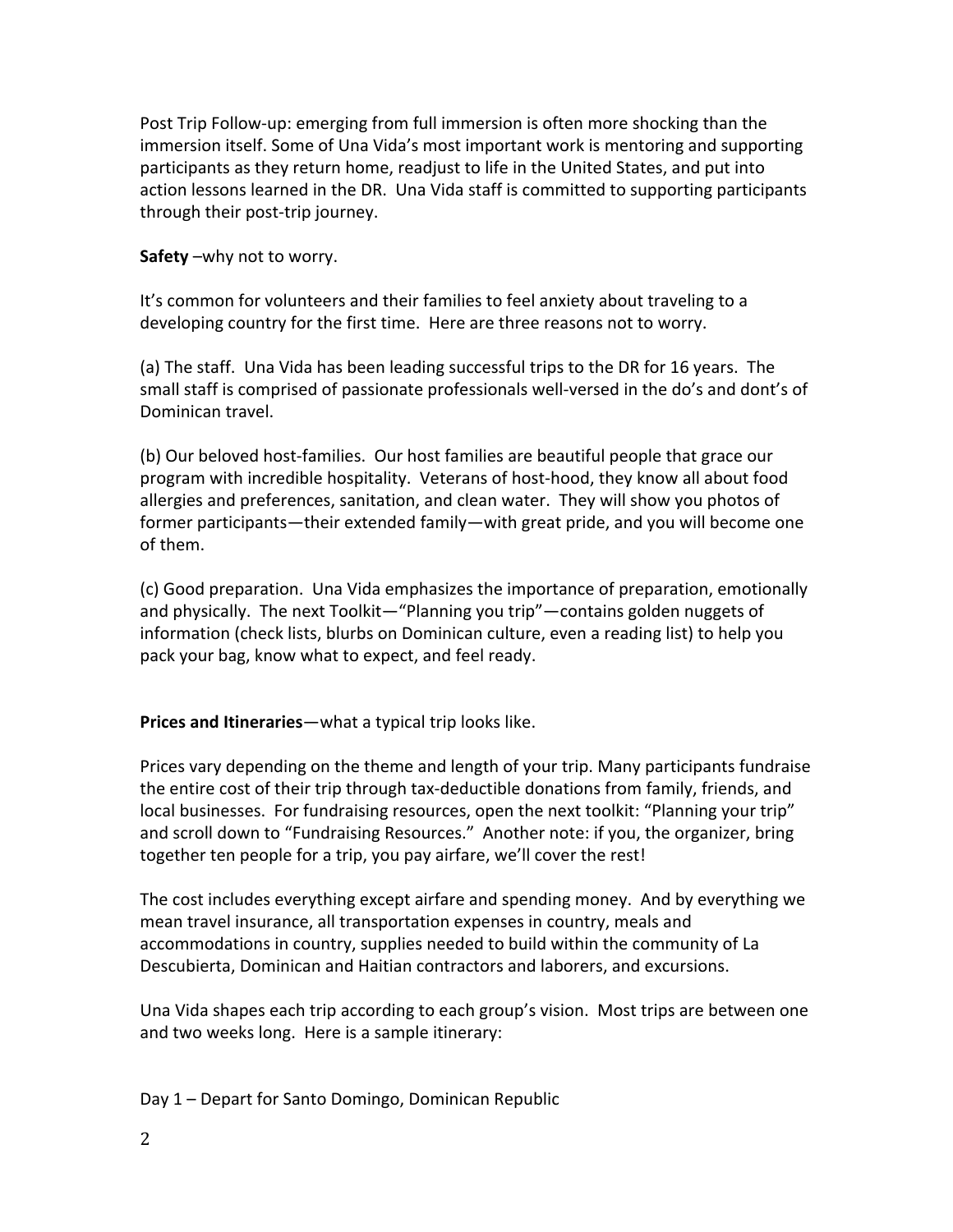Day 2 – Arrive in Santo Domingo in the afternoon. Travel by bus approximately 5  $\frac{1}{2}$ hours to La Descubierta, arriving in the evening. Meet host families and settle in for the night.

Day 3 – La Descubierta. Become acquainted with the town through a walking tour. Meet with the locals, swim, and play with the kids. Reconvene in the evening. Debrief. Team Building. Questions, comments, concerns.

Days 4 through 12 – La Descubierta. Projects and excursions related to our four program areas may include: building latrines, constructing a house, making crafts with local children, visiting a nearby orphanage, pouring a cement floor, or aiding Madres, a jewelry collective for struggling mothers. Excursions could take you into nearby Haiti, the village of Los Pinos, swimming holes, or Lake Enriquillo.

Days 13, 14 – Travel. Return and briefly explore Santo Domingo. Destinations could include Plaza de Cultura (museums), Parque Independencia, Shopping on El Conde, the oldest cathedral in the new world. Spend the night at a quaint hotel. Board flight home.

#### Testimonial of Alumnus—Why it's worth going.

"The trip to the Dominican Republic has given me a spiritual home base to come back to time and time again. Whenever my life gets too chaotic, materialistic, selfish, frustrating or depressing, I just look through my DR photo album and regain my sense of hope." Amelia T.

"Since visiting the Dominican Republic, I still think about it daily. I feel an intense love for a culture other than my own; and learning to embrace diversity at such a young age is what I value most in my life." Tricia S.

"I felt really comfortable with the culture and it allowed me to make deep friendships, not just use simple Spanish. I had a great family and loved them. The work was really amazing and I learned different skills like setting up cement, putting in cinder blocks and hammering in windows. Coming back here you see the world in a different way. It makes me grateful to have water, food, and electricity and also makes me want to live more simply. I mean, we have what we have and I shouldn't feel guilty, but it makes me want to be more generous and loving." Allie I.

"I have traveled outside the United States three times now and each one was an amazing experience in a different way. When I look back on my trip to the DR what stands out most are the people there. They're the most open and friendly people you will ever meet. My first day in Duverge I managed to make a friend with one of the local kids who ended up taking me on a tour of the town lasting over an hour. By the end of the trip I felt I knew him as well as I knew some of my best friends back